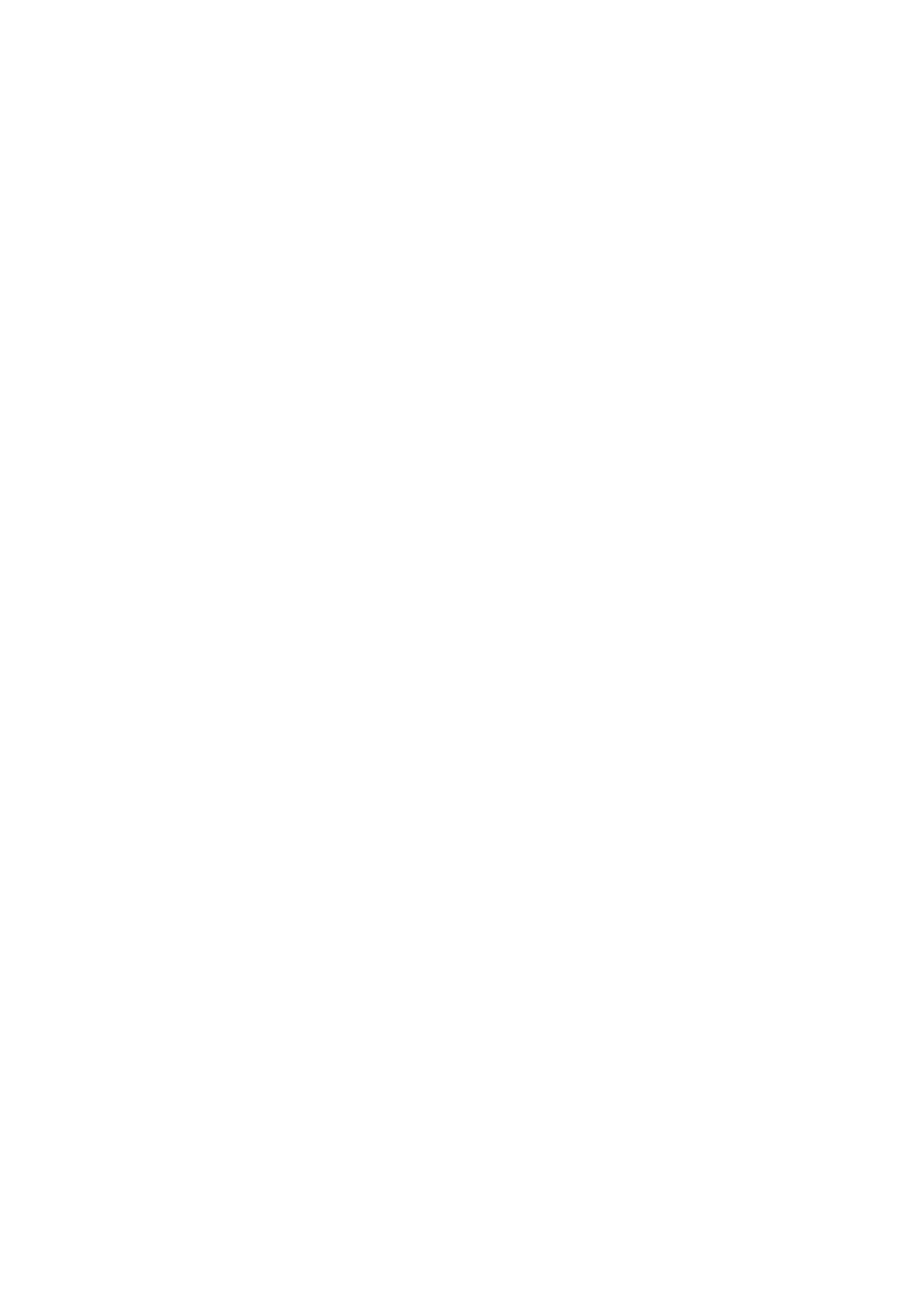



#### **Group B**

| Team                                         | W | <b>DSC</b> |
|----------------------------------------------|---|------------|
| $\vert$ 1 A.Rykove / K.Rykov (LTU 2)         |   | 462,6      |
| 2. I. Rudzīte / A. Zentelis (LAT 4)          |   | 199,0      |
| 13 Z.I.Brakovska / J.Horáček (LAT/SVK)       |   | 418,7      |
| $\vert$ 4 S. Saulgrieze / J. Redlihs (LAT 7) |   | 400,0      |

| <b>DSC</b>                            |      |                              |            |                               |           | Total |
|---------------------------------------|------|------------------------------|------------|-------------------------------|-----------|-------|
| A.Rykove / K.Rykov (LTU 2)            | 23,7 |                              |            | $199.6$ 199.6 49.5 148.0 41.8 |           | 462,6 |
| I.Rudzīte / A.Zentelis (LAT 4)        |      | $120,3$ 35,5 33,2            | 43,7       | 20.7                          | 65.9      | 199,0 |
| Z.I. Brakovska / J. Horáček (LAT/SVK) |      | 122,2 129,9 199,6 100,6 20,0 |            |                               | 46.0      | 418,7 |
| S.Saulgrieze / J.Rēdlihs (LAT 7)      | 6,5  | 199.6                        | 66,4 199,6 |                               | 50,3 77,2 | 400,0 |

| ררר<br>$\overline{\phantom{a}}$<br>ю                                    | <sup>7</sup> April 14.00 R - B1 | <b>DSC</b> |  |  |  | œ | EE |  |
|-------------------------------------------------------------------------|---------------------------------|------------|--|--|--|---|----|--|
|                                                                         | K.Rykov (LTU 2)<br>A.Rykove     | ر ر بے ے   |  |  |  |   | "  |  |
| A<br>(LAT 4)<br>155,8<br>A.Zentelis<br>$\lambda$<br>1.Rudzite<br>́<br>- |                                 |            |  |  |  |   |    |  |

|   | - B1<br>14 D.C<br>April<br>к               | RCC<br>レコし |        |   |   |   | œ                       | FF.<br>--    |        |
|---|--------------------------------------------|------------|--------|---|---|---|-------------------------|--------------|--------|
|   | J.Horáček ('<br>(LAT/SVK)<br>Z.I.Brakovska | 252,1      |        | - |   |   | v<br>$\mathbf{\Lambda}$ | $\cdot$<br>Λ | ٠      |
| D | $\cdots$<br>J.Rēdlihs (LAT<br>S.Saulgrieze | 206,1      | -<br>پ |   | - | ٮ | $\cdot$<br>$\lambda$    |              | O<br>o |

|   | 8 April 8.00 R<br>- B2                    | <b>DSC</b> |                               |   |        |   | $\bullet$                            | EE              |        |
|---|-------------------------------------------|------------|-------------------------------|---|--------|---|--------------------------------------|-----------------|--------|
|   | (LAT 4)<br>I.Rudzīte<br>A.Zentelis        | 76,9       | $\overline{\phantom{a}}$<br>- |   | ∽<br>ັ | - | $\overline{\mathbf{v}}$<br>$\lambda$ | $\lambda$<br>"  | O<br>O |
| A | -<br>J.Rēdlihs<br>, (LAT<br>S. Saulgrieze | 266,0      |                               | ∽ |        |   | $\cdot$<br>$\mathbf{v}$              | $\sqrt{ }$<br>́ |        |

|   | - B2<br>×.<br>3 Anril                        | nee<br>レコし |   |   |    |   | $\bullet$ | EE |         |
|---|----------------------------------------------|------------|---|---|----|---|-----------|----|---------|
| B | K.Rykov (LTU 2)<br>A.Rykove                  | 249,1      |   | - | ــ | ۰ |           | -  | O       |
|   | J.Horáček ('<br>(LAT/SVK)<br>Z.I.Brakovska ' | 300,2      | - |   |    |   |           |    | О.<br>O |

|                       | - B3<br><i>d April</i><br>R<br>-30                | <b>DSC</b> |        |   |        | ں | . . | œ                         | <b>EE</b>                 |                            |
|-----------------------|---------------------------------------------------|------------|--------|---|--------|---|-----|---------------------------|---------------------------|----------------------------|
|                       | J.Horáček (LAT/SVK)<br>Z.I.Brakovska /            | 66,0       | ∽<br>- |   | -<br>- |   |     | $\lambda$<br>$\mathbf{v}$ | $\lambda$<br>$\mathbf{v}$ | -                          |
| $\mathbf{\mathsf{m}}$ | (AT 4)<br>I.Rudzīte<br>Zentelis "<br>$\mathbf{v}$ | 86,6       |        | ∼ |        | ٮ |     | $\ddot{\phantom{0}}$<br>" | $\lambda$                 | $\sim$ $\sim$<br>. .<br>-- |

|   | D <sub>2</sub><br>8 April<br>30<br>16.<br>ر H -   | ncr.<br>レコし     |  |  |   |   | O                       | EE             |    |
|---|---------------------------------------------------|-----------------|--|--|---|---|-------------------------|----------------|----|
| B | -<br>J.Rēdlihs (LAT<br>$\sim$<br>S.Saulgrieze     | ィつつ ロ<br>141 IJ |  |  | - |   | $\cdot$<br>$\mathbf{v}$ | $\cdot$        | -  |
|   | $'$ LTU 2,<br>$\mathbf{v}$<br>K.Rykov<br>A.Rykove | 189,8           |  |  |   | - | ۰.<br>$\lambda$         | `<br>$\lambda$ | 10 |







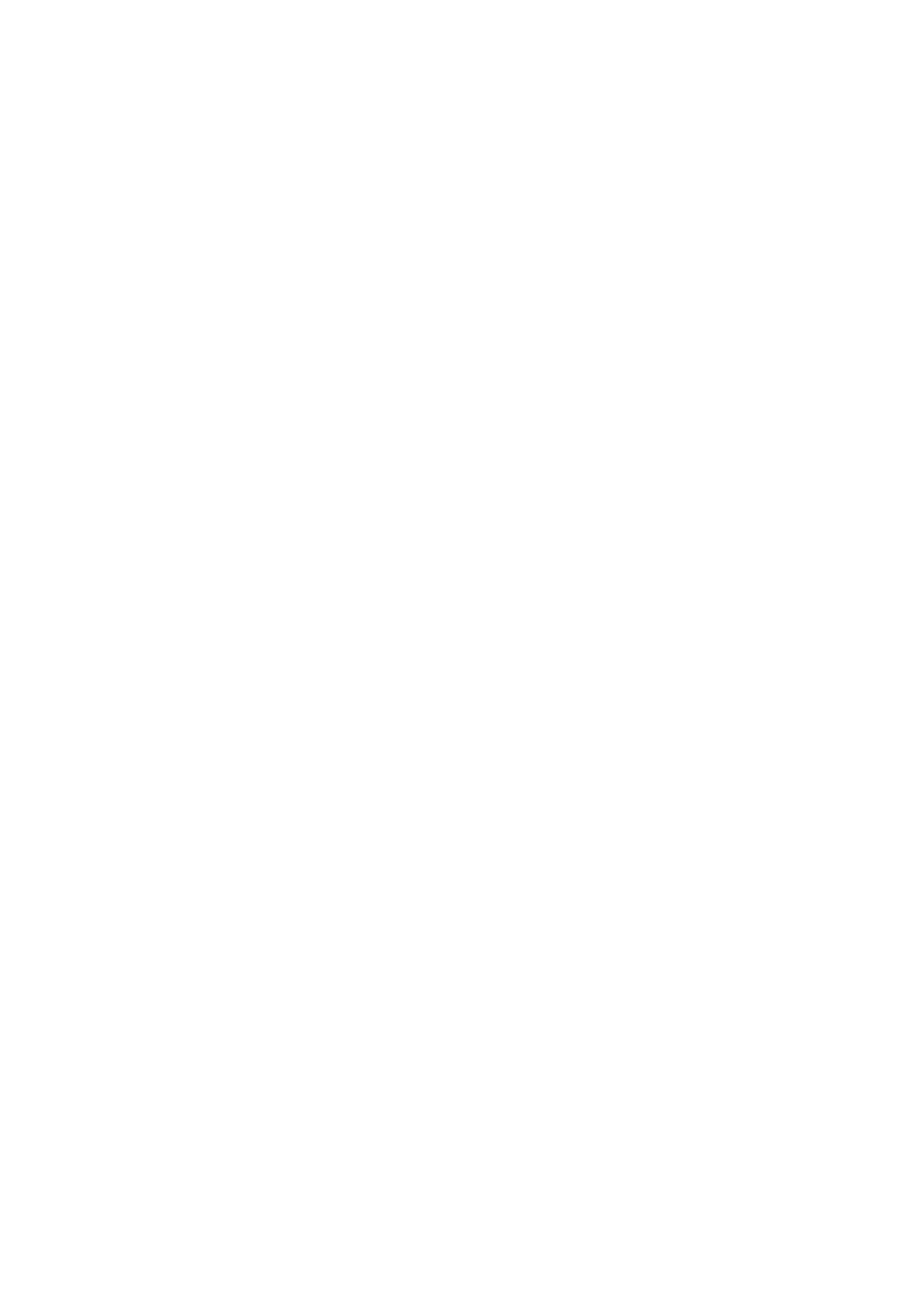



#### **Group C**

| Team                                          | G | W | <b>LSD</b> |
|-----------------------------------------------|---|---|------------|
| <b>  1  </b> D.Regža / A.Regža <b>(LAT 2)</b> |   |   | 550,8      |
| 2 M.Jurkute / P.Rymeikis (LTU 1)              |   |   | 183,2      |
| 3 G. Millere / A. Purmalis (LAT 8)            |   |   | 404,1      |
| 4 C.Van Oosterwyck / J.Spruyt (BEL 1)         |   |   | 245,4      |

| <b>DSC</b>                          |                   |      |      |                                                |      |      | Total |
|-------------------------------------|-------------------|------|------|------------------------------------------------|------|------|-------|
| D.Regža / A.Regža (LAT 2)           |                   |      |      | <sup>1</sup> 119,5 199,6 40,2 132,8 58,7 199,6 |      |      | 550,8 |
| M.Jurkute / P.Rymeikis (LTU 1)      | 25,2              | 25.4 |      | $56,3$   137,3   68,4                          |      | 7.9  | 183,2 |
| G. Millere / A. Purmalis (LAT 8)    | 199,6 66,0        |      | 84,0 | 25,6 131,8 96,7                                |      |      | 404,1 |
| C.Van Oosterwyck / J.Spruyt (BEL 1) | $135,9$ 54,4 21,0 |      |      | 43,5                                           | 63.6 | 62.9 | 245,4 |

|   | ' April 16.00 R - C<br>$\sqrt{2}$                 | <b>DSC</b>   |        |   |        |  |  | r e<br>o                 | EE     |  |
|---|---------------------------------------------------|--------------|--------|---|--------|--|--|--------------------------|--------|--|
|   | A.Regža<br>D.Regža<br>$\sim$ $\sim$<br>(LA I<br>▵ | 310<br>しエフィエ | ∽<br>- |   | ∽<br>- |  |  | $\sim$ $\sim$            | v<br>" |  |
| A | (LTU 1)<br>'.Rymeikis<br>M.Jurkute<br>D           | 50,6         |        | ∽ |        |  |  | $\overline{\phantom{a}}$ | v<br>Λ |  |

|   | ~<br>' April 16.00 R - C                      | <b>DSC</b> |  |   |   |               |   | o | ᄄ<br>--      |        |
|---|-----------------------------------------------|------------|--|---|---|---------------|---|---|--------------|--------|
|   | G.Millere<br>(LAT 8)<br>A.Purmalis            | 265,6      |  |   | - |               | - | - | $\cdot$      | $\sim$ |
| D | C.Van<br>/ J.Spruyt (BEL 1,<br>, Oosterwyck / | 190,3      |  | - |   | <u>. на п</u> |   |   | $\cdot$<br>" |        |

|              | $\sim$<br>' 10.00 R - t.<br>8 April                                     | <b>DSC</b> |   |   |  |  | c                         | EE<br>--          |   |
|--------------|-------------------------------------------------------------------------|------------|---|---|--|--|---------------------------|-------------------|---|
|              | P.Rymeikis<br>(LTU 1)<br>M.Jurkute                                      | 193,6      | - |   |  |  | $\ddot{\phantom{0}}$      | v<br>$\mathbf{v}$ | ۰ |
| $\mathsf{A}$ | $\sim$ $\cdot$ $\cdot$<br>/ J.Spruyt (BEL 1,<br>ر Oosterwyck ا<br>C.Van | -<br>64,5  |   | - |  |  | $\mathbf{v}$<br>$\lambda$ | $\cdot$<br>"      | o |

| 8 April | $\sim$<br>$10.00 R -$<br>.                             | <b>DSC</b> |   |   |  |  | r e<br>c                  | EE<br>--                      |   |
|---------|--------------------------------------------------------|------------|---|---|--|--|---------------------------|-------------------------------|---|
|         | D.Regža<br>A.Regža<br>$\sim$ $\sim$<br>$\cdot$ (LAT 2, | 173,0      | - | - |  |  | $\ddot{\phantom{0}}$      | $\overline{\phantom{a}}$<br>" | О |
| D I     | G.Millere<br>(LAT 8)<br>A.Purmalis                     | 109,6      |   |   |  |  | $\lambda$<br>$\mathbf{v}$ | v<br>^                        | - |

|                            | $\sim$<br><sup>Q</sup> April .<br>ממ.<br>10<br>к<br>$-1$ | <b>DSC</b> |  |   | ٠      |   | O | --<br>- -<br>-- |        |
|----------------------------|----------------------------------------------------------|------------|--|---|--------|---|---|-----------------|--------|
|                            | G.Millere<br>(LAT 8)<br>.Purmalis<br>′ A.,               | 228,5      |  | - |        | - | - | $\cdot$         | О      |
| Δ<br>$\mathbf{\mathsf{a}}$ | (LTU1)<br>Rymeikis?<br>1.Jurkute                         | 76,3       |  |   | -<br>- |   |   | $\lambda$<br>"  | -<br>۰ |

|    | $\sim$<br><sup>Q</sup> Anril,<br>nn<br>$-1$                | <b>DSC</b> |   |        | ۰        |                               | O                                        | ᄄ<br>--      |    |
|----|------------------------------------------------------------|------------|---|--------|----------|-------------------------------|------------------------------------------|--------------|----|
| D. | / J.Spruyt (BEL 1,<br>C.Van<br>Oosterwyck,                 | 126,5      |   | -<br>- |          | $\overline{\phantom{0}}$<br>ັ | $\overline{\phantom{a}}$<br>$\mathbf{v}$ | $\cdot$<br>" |    |
| D  | $\sim$ $\sim$<br>D.Regža<br>A.Regža<br>(LA I<br>$\epsilon$ | 258,3      | - |        | $\Delta$ |                               | $\sim$ $\sim$<br>$\lambda$               |              | 14 |







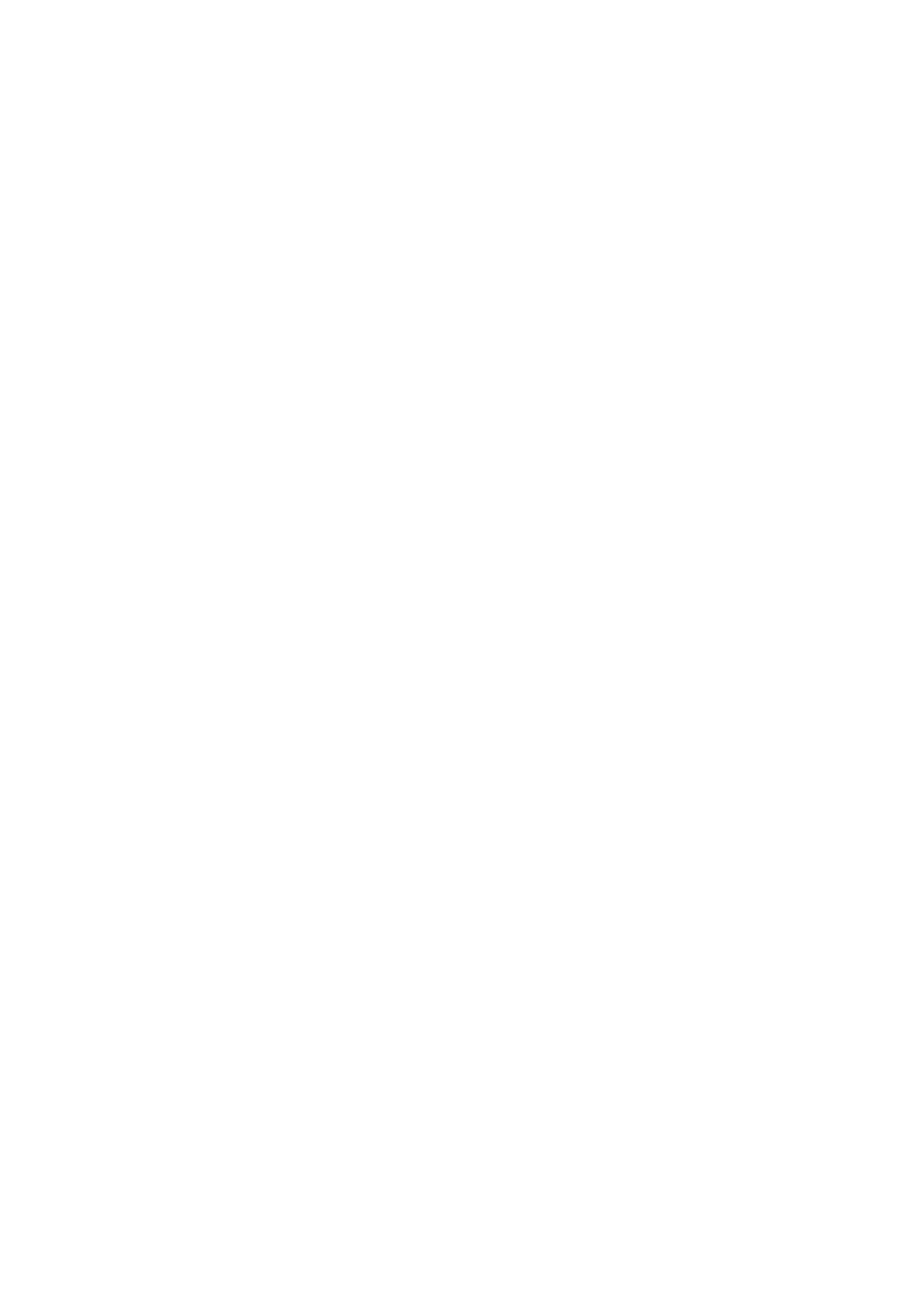



#### **Group D**

| <b>Team</b>                                          |                                 |                |                |      |                |                |              | G     | W           |              | <b>DSC</b>     |  |  |
|------------------------------------------------------|---------------------------------|----------------|----------------|------|----------------|----------------|--------------|-------|-------------|--------------|----------------|--|--|
| J.Zelingrova / V.Chabicovsky (CZE)<br>1 <sup>1</sup> |                                 |                |                |      |                |                |              | 3     | 3           | 0            | 278,3          |  |  |
| 2 S.Pālena-Rozentāle / D.Usenko (LAT 9)              |                                 |                |                |      |                |                |              | 3     | $\mathbf 0$ | 3            | 543,1          |  |  |
| 3 D.Barone / A.Veidemanis (LAT 1)                    |                                 |                |                |      | 3              | 2              |              | 356,1 |             |              |                |  |  |
| 4 M. Seliverstova / E. Seliverstovs (LAT 6)          |                                 |                |                |      |                |                |              | 3     |             | 2            | 437,0          |  |  |
|                                                      |                                 |                |                |      |                |                |              |       |             |              |                |  |  |
| <b>DSC</b>                                           |                                 |                |                | 1    |                | $\mathbf{2}$   |              | 3     |             | <b>Total</b> |                |  |  |
| J.Zelingrova / V.Chabicovsky (CZE)                   |                                 |                | 67,4           | 18,2 | 66,6           | 37,0           | 89,1         | 199,6 |             | 278,3        |                |  |  |
| S.Pālena-Rozentāle / D.Usenko (LAT 9)                |                                 |                | 73,0<br>166,2  | 95,4 |                | 199,6 148,0    | 69,3         | 157,4 | 543,1       |              |                |  |  |
|                                                      | D.Barone / A.Veidemanis (LAT 1) |                |                | 19,4 | 68,2           | 27,6           | 78,1         | 162,8 |             | 356,1        |                |  |  |
| M.Seliverstova / E.Seliverstovs (LAT 6)              |                                 |                | 73,0           | 41,9 | 135,4          | 176,1          | 10,6         | 199,6 |             | 437,0        |                |  |  |
|                                                      |                                 |                |                |      |                |                |              |       |             |              |                |  |  |
| 7 April 18.30 R - D1                                 | <b>DSC</b>                      | 1              | $\mathbf{z}$   | 3    | 4              | 5              | 6            | 7     | 8           | EE           |                |  |  |
| J.Zelingrova / V.Chabicovsky (CZE)<br>$\overline{A}$ | 85,6                            | 5              |                | 4    | 2              | 3              |              | X     | X           | X            | 14             |  |  |
| S.Pālena-Rozentāle / D.Usenko (LAT 9) 168,4          |                                 |                |                |      |                |                | 1            | X     | X           | X            | $\overline{2}$ |  |  |
|                                                      |                                 |                |                |      |                |                |              |       |             |              |                |  |  |
| 7 April 18.30 R - D1                                 | <b>DSC</b>                      | 1              | $\overline{2}$ | 3    | 4              | 5              | 6            | 7     | 8           | EE           |                |  |  |
| D.Barone / A.Veidemanis (LAT 1)<br>B                 | 185,6                           |                | $\overline{2}$ |      | $\overline{2}$ | $\mathbf{1}$   | $\mathbf{1}$ | 1     | X           | X            | 7              |  |  |
| M.Seliverstova / E.Seliverstovs (LAT 6) 114,9        |                                 | 1              |                | 1.   |                |                |              |       | X           | X            | $\overline{2}$ |  |  |
|                                                      |                                 |                |                |      |                |                |              |       |             |              |                |  |  |
| 8 April 12.00 R - D2                                 | <b>DSC</b>                      | 1              | 2              | 3    | 4              | 5              | 6            | 7     | 8           | <b>EE</b>    |                |  |  |
| S.Pālena-Rozentāle / D.Usenko (LAT 9) 347,6          |                                 |                | 2              | 2    |                |                | 2            |       |             | X            | 8              |  |  |
| M.Seliverstova / E.Seliverstovs (LAT 6) 311,5        |                                 | 5              |                |      | $\overline{2}$ |                |              | 4     |             | X            | 11             |  |  |
|                                                      |                                 |                |                |      |                |                |              |       |             |              |                |  |  |
| 8 April 12.00 R - D2                                 | <b>DSC</b>                      | 1              | 2              | 3    | 4              | 5              | 6            | 7     | 8           | EE           |                |  |  |
| J.Zelingrova / V.Chabicovsky (CZE)<br>B              | 103,6                           | $\overline{3}$ | 2              |      | 4              |                | 3            | X     | X           | x            | 12             |  |  |
| D.Barone / A.Veidemanis (LAT 1)                      | 95,8                            |                |                | 3    |                | $\overline{2}$ |              | X     | X           | X            | 5              |  |  |

|                       |                                                 | <b>DSC</b> |  |                               |     |  | O                         | --<br>-- |   |
|-----------------------|-------------------------------------------------|------------|--|-------------------------------|-----|--|---------------------------|----------|---|
|                       | LAT<br>. .<br>Veidemanis<br>D.Barone<br>¬<br>л. | 240,9      |  | $\overline{\phantom{0}}$<br>- | . . |  | $\mathbf{v}$<br>$\lambda$ |          | o |
| $\mathbf{\mathsf{a}}$ | S.Pālena-Rozentāle<br>9)<br>D.Usenko (LAT       | 226,       |  |                               |     |  |                           |          | e |

|          |                                                  | <b>DSC</b>               |  |   |  |  | o                            | EE<br>--                |            |
|----------|--------------------------------------------------|--------------------------|--|---|--|--|------------------------------|-------------------------|------------|
|          | E.Seliverstovs (LAT 6)   210,2<br>M.Seliverstova |                          |  | ш |  |  | $\mathbf{v}$<br>$\mathbf{v}$ | "                       | $\epsilon$ |
| <u>ل</u> | CZE) 288,<br>V.Chabicovsky (CZE)<br>J.Zelingrova | $\overline{\phantom{0}}$ |  |   |  |  |                              | $\cdot$<br>$\mathbf{v}$ | O          |







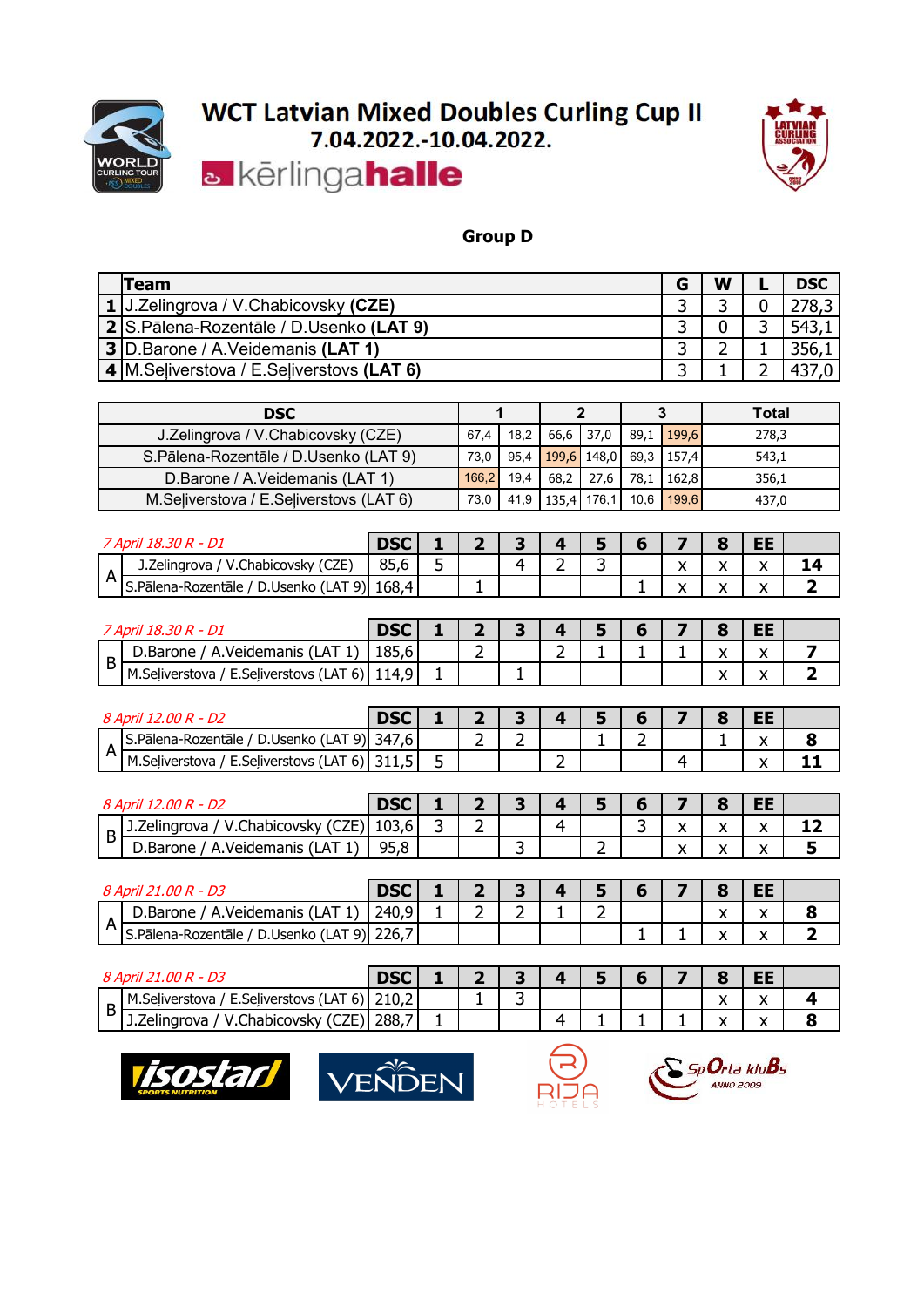



### **Play-offs**

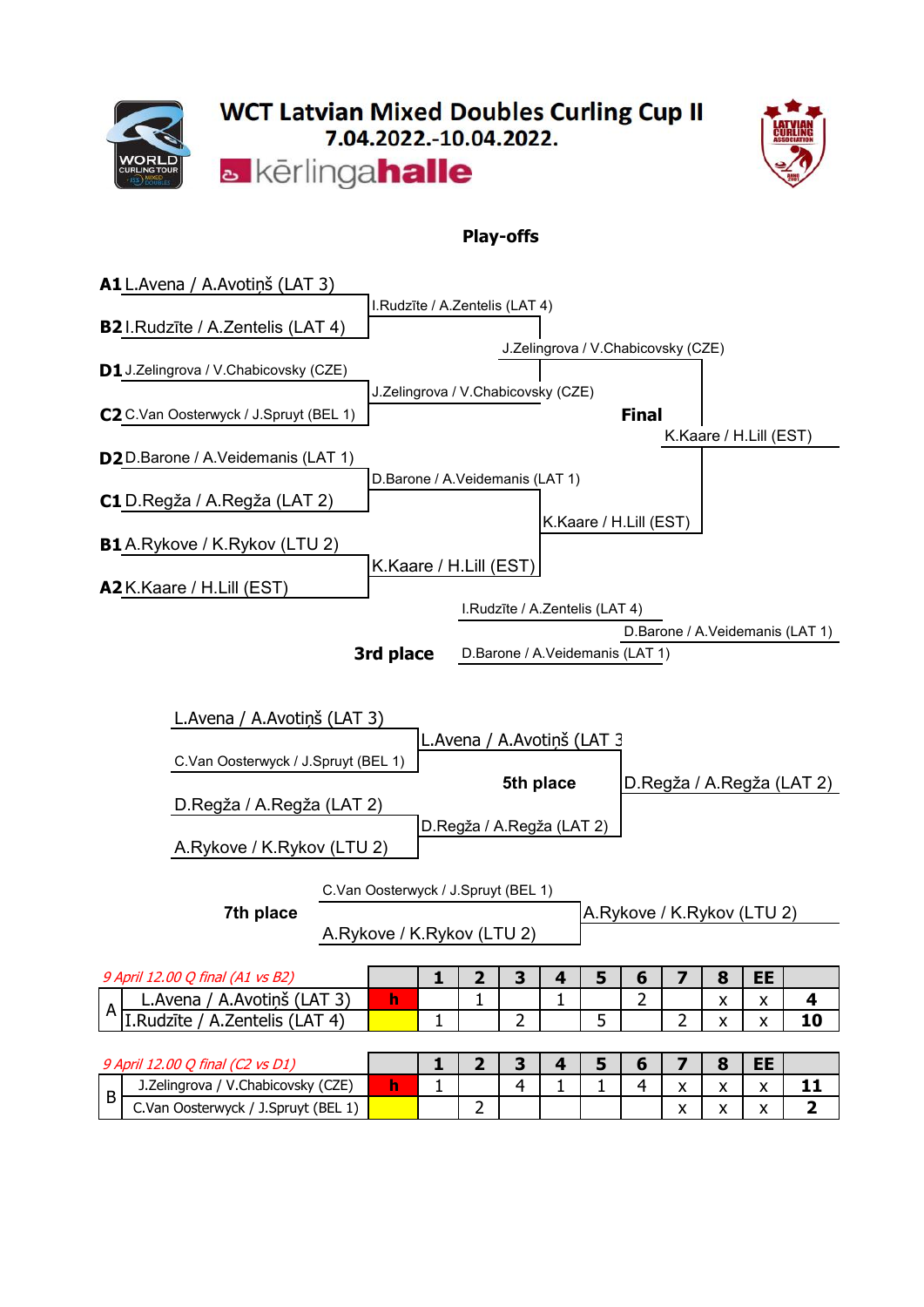| 9 April 14.30 Q final (C1 vs D2)                       |              | 1              | $\overline{2}$ | 3                  | 4            | 5              | 6                  | 7                       | 8                         | EE                        |             |
|--------------------------------------------------------|--------------|----------------|----------------|--------------------|--------------|----------------|--------------------|-------------------------|---------------------------|---------------------------|-------------|
| D.Regža / A.Regža (LAT 2)<br>$\overline{A}$            | h            | $\mathbf{1}$   |                | $\overline{3}$     |              | 3              |                    | 1                       |                           | X                         | 8           |
| D.Barone / A.Veidemanis (LAT 1)                        |              |                | 5              |                    | 2            |                | 1                  |                         | 2                         | $\pmb{\chi}$              | 10          |
|                                                        |              |                |                |                    |              |                |                    |                         |                           |                           |             |
| 9 April 14.30 Q final (A2 vs B1)                       |              | 1              | $\overline{2}$ | 3                  | 4            | 5              | 6                  | 7                       | 8                         | EE                        |             |
| K.Kaare / H.Lill (EST)<br>$\sf B$                      |              |                |                |                    | 1            |                | 3                  |                         | 1                         | $\pmb{\mathsf{X}}$        | 6           |
| A.Rykove / K.Rykov (LTU 2)                             | $\mathbf{h}$ | 1              | 1              |                    |              | 1              |                    | 1                       |                           | X                         | 4           |
|                                                        |              |                |                |                    |              |                |                    |                         |                           |                           |             |
| 9 April 19.00 5th-8th                                  |              | 1              | $\mathbf{2}$   | 3                  | 4            | 5              | 6                  | 7                       | 8                         | EE                        |             |
| L. Avena / A. Avotinš (LAT 3)<br>$\mathsf{A}$          | $\mathbf{h}$ | $\mathbf{1}$   |                | 1                  | 1            | 1              | $\overline{2}$     |                         | $\overline{2}$            | $\pmb{\mathsf{X}}$        | 8           |
| C.Van Oosterwyck / J.Spruyt (BEL 1)                    |              |                | $\overline{2}$ |                    |              |                |                    | $\overline{3}$          |                           | $\boldsymbol{\mathsf{X}}$ | 5           |
|                                                        |              |                |                |                    |              |                |                    |                         |                           |                           |             |
| 9 April 19.00 5th-8th                                  |              | 1              | $\overline{2}$ | 3                  | 4            | 5              | 6                  | 7                       | 8                         | <b>EE</b>                 |             |
| A.Rykove / K.Rykov (LTU 2)<br>$\overline{B}$           | $\mathbf{h}$ |                |                | $\overline{2}$     | 1            |                | 1                  |                         | X                         | $\pmb{\mathsf{X}}$        | 4           |
| D.Regža / A.Regža (LAT 2)                              |              | $\overline{2}$ | 1              |                    |              | 1              |                    | 5                       | $\pmb{\mathsf{X}}$        | $\pmb{\chi}$              | 9           |
|                                                        |              |                |                |                    |              |                |                    |                         |                           |                           |             |
| 10 April 9.00 Game for 5th place                       |              | $\mathbf{1}$   | $\overline{2}$ | $\mathbf{3}$       | 4            | 5              | 6                  | $\overline{\mathbf{z}}$ | 8                         | <b>EE</b>                 |             |
| L. Avena / A. Avotiņš (LAT 3)                          | $\mathbf{h}$ |                |                | $\pmb{\mathsf{X}}$ | X            | X              | X                  | X                       | X                         | $\pmb{\mathsf{X}}$        | L           |
| $\boldsymbol{\mathsf{A}}$<br>D.Regža / A.Regža (LAT 2) |              | $\mathbf{1}$   | 1              | $\mathsf{X}$       | X.           | X              | X                  | $\pmb{\mathsf{X}}$      | X                         | $\pmb{\chi}$              | W           |
|                                                        |              |                |                |                    |              |                |                    |                         |                           |                           |             |
| 10 April 11.15 Semi-final (winner Draw F1)             |              | 1              | $\mathbf{2}$   | 3                  | 4            | 5              | 6                  | 7                       | 8                         | EE                        |             |
| J.Zelingrova / V.Chabicovsky (CZE)                     | $\mathbf{h}$ | 5              |                | $\mathbf{1}$       | 1            | $\overline{2}$ |                    | $\overline{2}$          | $\pmb{\mathsf{X}}$        | $\pmb{\mathsf{X}}$        | 11          |
| $A$ T. Rudzīte / A. Zentelis (LAT 4)                   |              |                | 3              |                    |              |                | 3                  |                         | X                         | X                         | 6           |
|                                                        |              |                |                |                    |              |                |                    |                         |                           |                           |             |
| 10 April 11.15 Semi-final (winner Draw F2)             |              | 1              | $\overline{2}$ | 3                  | 4            | 5              | 6                  | 7                       | 8                         | EE                        |             |
| D.Barone / A.Veidemanis (LAT 1)                        |              |                | $\overline{4}$ |                    |              |                | $\overline{2}$     |                         | $\pmb{\mathsf{X}}$        | $\pmb{\mathsf{X}}$        | 6           |
| $\, {\bf B}$<br>K.Kaare / H.Lill (EST)                 | $\mathbf{h}$ | $\mathbf{1}$   |                | $\overline{2}$     | 1            | $\overline{2}$ |                    | $\overline{2}$          | $\boldsymbol{\mathsf{x}}$ | X                         | 8           |
|                                                        |              |                |                |                    |              |                |                    |                         |                           |                           |             |
| 10 April 13.30 Game for 7th place                      |              | 1              | $\mathbf{2}$   | $\mathbf{3}$       | 4            | 5              | 6                  | 7                       | 8                         | EE                        |             |
| A.Rykove / K.Rykov (LTU 2)                             | $\mathbf{h}$ | $\mathbf 1$    | $\mathbf 1$    |                    | 1            | 2              |                    | 3                       | $\pmb{\mathsf{X}}$        | $\pmb{\mathsf{X}}$        | W           |
| $\overline{A}$<br>C.Van Oosterwyck / J.Spruyt (BEL 1)  |              |                |                | 3                  |              |                | $\mathbf{1}$       |                         | x                         | X                         |             |
|                                                        |              |                |                |                    |              |                |                    |                         |                           |                           |             |
| 10 April 15.45 Final                                   |              | $\mathbf{1}$   | $\overline{2}$ | $\mathbf{3}$       | 4            | 5              | 6                  | $\overline{\mathbf{z}}$ | 8                         | <b>EE</b>                 |             |
| K.Kaare / H.Lill (EST)                                 | $\mathbf{h}$ | $\mathbf{1}$   | $\overline{2}$ |                    |              |                |                    | 5                       | $\pmb{\mathsf{X}}$        | $\pmb{\mathsf{X}}$        | 9           |
| $\mathsf{A}$<br>J.Zelingrova / V.Chabicovsky (CZE)     |              |                |                | $\mathbf{1}$       | $\mathbf 1$  |                | $\overline{2}$     |                         | $\pmb{\mathsf{X}}$        | $\mathsf{x}$              | 4           |
|                                                        |              |                |                |                    |              |                |                    |                         |                           |                           |             |
| 10 April 15.45 Bronze game                             |              | 1              | $\overline{2}$ | $\mathbf{3}$       | 4            | 5              | 6                  | $\overline{\mathbf{z}}$ | 8                         | EE                        |             |
| D.Barone / A.Veidemanis (LAT 1)                        |              | $\mathbf{1}$   | $\mathbf{1}$   | $\mathbf{1}$       | $\mathbf{1}$ | $\overline{4}$ | $\pmb{\mathsf{X}}$ | $\pmb{\mathsf{X}}$      | $\boldsymbol{\mathsf{X}}$ | $\mathsf{X}$              | 8           |
| B<br>I.Rudzīte / A.Zentelis (LAT 4)                    | h            |                |                |                    |              |                |                    |                         |                           |                           | $\mathbf 0$ |
|                                                        |              |                |                |                    |              |                | X                  | X                       | X                         | X                         |             |







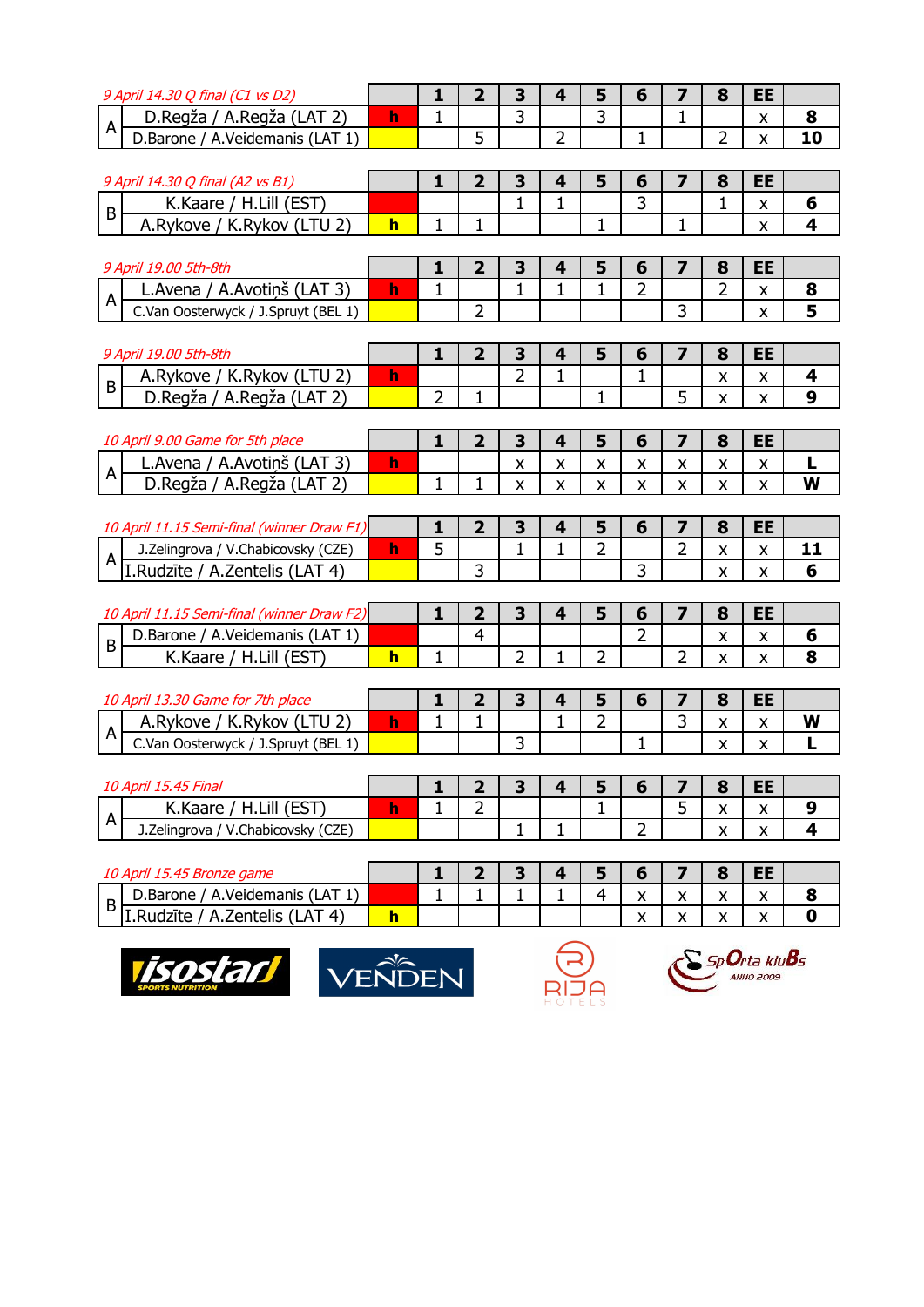



### **9th-16th place**

| <b>A3</b> V. Geerinckx / D. Heylen (BEL 2)            |
|-------------------------------------------------------|
| Z.I.Brakovska / J.Horáček (LAT/SVK)                   |
| B4 Z.I.Brakovska / J.Horáček (LAT/SVK)                |
| Z.I.Brakovska / J.Horáček (LAT/SVK)                   |
| <b>B3</b> S.Saulgrieze / J.Rēdlihs (LAT 7)            |
| S.Saulgrieze / J.Rēdlihs (LAT 7)                      |
| A4 K. Gaidule / R. R. Buncis (LAT 5)                  |
| Z.I.Brakovska / J.Horáček (LAT/SVK)<br>9th place      |
| <b>C3</b> G. Millere / A. Purmalis (LAT 8)            |
| G.Millere / A.Purmalis (LAT 8)                        |
| D4 S.Pālena-Rozentāle / D.Usenko (LAT 9)              |
| G.Millere / A.Purmalis (LAT 8)                        |
| <b>D3</b> M.Seliverstova / E.Seliverstovs (LAT 6)     |
| M.Jurkute / P.Rymeikis (LTU 1)                        |
| <b>C4</b> M.Jurkute / P.Rymeikis (LTU 1)              |
|                                                       |
|                                                       |
| V.Geerinckx / D.Heylen (BEL 2)                        |
| V.Geerinckx / D.Heylen (BEL 2)                        |
| K.Gaidule / R.R.Buncis (LAT 5)                        |
| 13th place<br>M.Seliverstova / E.Seliverstovs (LAT 6) |
| S.Pālena-Rozentāle / D.Usenko (LAT 9)                 |
| M.Seliverstova / E.Seliverstovs (LAT 6)               |
| M.Seliverstova / E.Seliverstovs (LAT 6)               |
|                                                       |
|                                                       |

|                | 9 April 8.00 Game A3 vs B4            |             |               | З |    | 5 | 6 |    | 8 | EE.       |    |
|----------------|---------------------------------------|-------------|---------------|---|----|---|---|----|---|-----------|----|
|                | V.Geerinckx / D.Heylen (BEL 2)        | $\mathbf h$ | 3             |   |    |   |   |    |   | x.        | 5  |
| A              | Z.I.Brakovska / J.Horáček (LAT/SVK)   |             |               |   |    |   |   | ่ว |   | x         | 6  |
|                |                                       |             |               |   |    |   |   |    |   |           |    |
|                | 9 April 8.00 Game A4 vs B3            |             |               | 3 |    | 5 | 6 |    | 8 | <b>EE</b> |    |
| $\overline{B}$ | K.Gaidule / R.R.Buncis (LAT 5)        |             |               | 2 |    |   | 2 |    |   |           | 7  |
|                | S.Saulgrieze / J.Redlihs (LAT 7)      | $\mathbf h$ |               |   | 4  |   |   | ר  |   |           | 8  |
|                |                                       |             |               |   |    |   |   |    |   |           |    |
|                |                                       |             |               |   |    |   |   |    |   |           |    |
|                | 9 April 10.00 Game C3 vs D4           |             |               | 3 |    | 5 | 6 |    | 8 | <b>EE</b> |    |
|                | G. Millere / A. Purmalis (LAT 8)      | $\mathbf h$ | $\mathcal{P}$ |   |    | 3 | 2 |    | 4 | X.        | 12 |
| $\overline{A}$ | S.Pālena-Rozentāle / D.Usenko (LAT 9) |             |               | า |    |   |   | ٦  |   | x         | 7  |
|                |                                       |             |               |   |    |   |   |    |   |           |    |
|                | 9 April 10.00 Game C4 vs D3           |             |               | 3 |    | 5 | 6 |    | 8 | <b>EE</b> |    |
| B              | M.Jurkute / P.Rymeikis (LTU 1)        |             |               |   | 5. |   |   |    |   | X.        | 8  |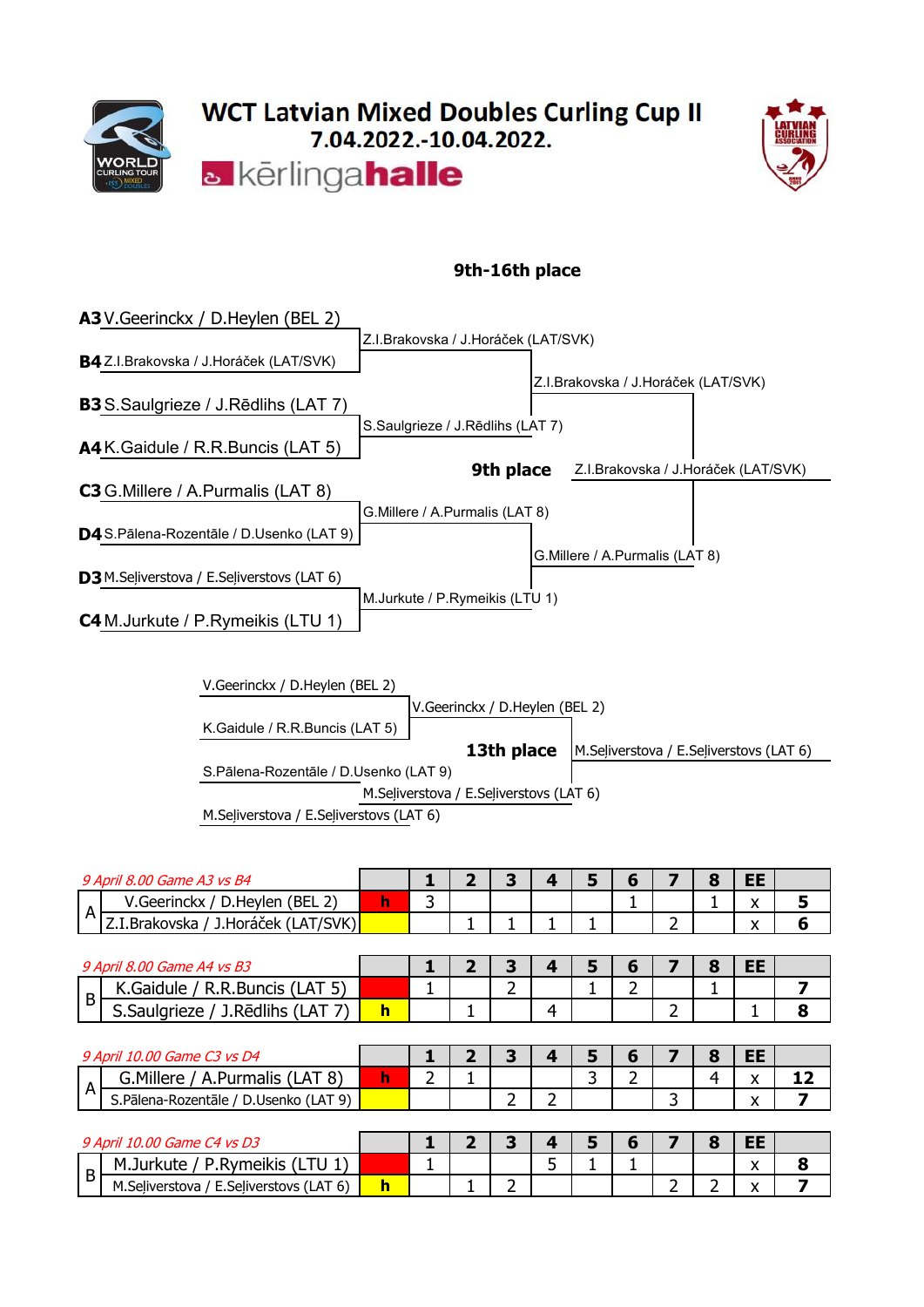| 9 April 16.30 Loser Draw E1                           |              | 1              | $\overline{\mathbf{z}}$ | 3 | 4 | $5\phantom{1}$ | 6 | 7 | 8 | <b>EE</b> |                         |
|-------------------------------------------------------|--------------|----------------|-------------------------|---|---|----------------|---|---|---|-----------|-------------------------|
| V.Geerinckx / D.Heylen (BEL 2)                        | h            |                |                         | x | x | x              | X | X | x | x         | W                       |
| A<br>K.Gaidule / R.R.Buncis (LAT 5)                   |              |                |                         | X | x | X              | X | X | x | X         |                         |
|                                                       |              |                |                         |   |   |                |   |   |   |           |                         |
| 9 April 16.30 Loser Draw E2                           |              |                | $\overline{2}$          | 3 | 4 | 5              | 6 | 7 | 8 | <b>EE</b> |                         |
| M.Seliverstova / E.Seliverstovs (LAT 6)<br>B          | h.           |                |                         |   | 4 |                | 3 |   |   | X         | 9                       |
| S.Pālena-Rozentāle / D.Usenko (LAT 9)                 |              |                |                         |   |   | $\overline{2}$ |   |   |   |           | 5                       |
|                                                       |              |                |                         |   |   |                |   |   |   |           |                         |
| 9 April 21.00 Winner Draw E1                          |              |                | 2                       | 3 | 4 | 5              | 6 |   | 8 | <b>EE</b> |                         |
| Z.I.Brakovska / J.Horáček (LAT/SVK)<br>A              |              |                |                         |   |   | 3              |   |   |   | X         | 7                       |
| S.Saulgrieze / J.Redlihs (LAT 7)                      | $\mathbf{h}$ |                |                         |   | 4 |                |   |   |   | X         | 6                       |
|                                                       |              |                |                         |   |   |                |   |   |   |           |                         |
|                                                       |              |                |                         |   |   |                |   |   |   |           |                         |
| 9 April 21.00 Winner Draw E2                          |              | 1              | $\overline{2}$          | 3 | 4 | 5              | 6 | 7 | 8 | <b>EE</b> |                         |
| M.Jurkute / P.Rymeikis (LTU 1)                        |              |                |                         |   |   |                | 2 |   |   | X         | 3                       |
| $\sf B$<br>G. Millere / A. Purmalis (LAT 8)           | $\mathbf{h}$ |                |                         |   |   | 3              |   |   |   | x         | 8                       |
|                                                       |              |                |                         |   |   |                |   |   |   |           |                         |
| 10 April 9.00 Game for 13th place                     |              |                | $\mathbf{p}$            | 3 | 4 | 5              | 6 |   | 8 | <b>EE</b> |                         |
| M.Seliverstova / E.Seliverstovs (LAT 6)               | h            | 3              |                         |   | 3 |                | 2 |   |   | x         | 8                       |
| B<br>V.Geerinckx / D.Heylen (BEL 2)                   |              |                | $\overline{2}$          |   |   | $\overline{2}$ |   |   |   | X         | $\overline{\mathbf{z}}$ |
|                                                       |              |                |                         |   |   |                |   |   |   |           |                         |
| 10 April 13.30 Game for 9th place                     |              |                | $\mathbf{2}$            | 3 | 4 | 5              | 6 | 7 | 8 | <b>EE</b> |                         |
| Z.I.Brakovska / J.Horáček (LAT/SVK)<br>$\overline{B}$ |              | $\overline{2}$ | 2                       | 3 | 2 | 2              |   | X | X | X         | 11                      |





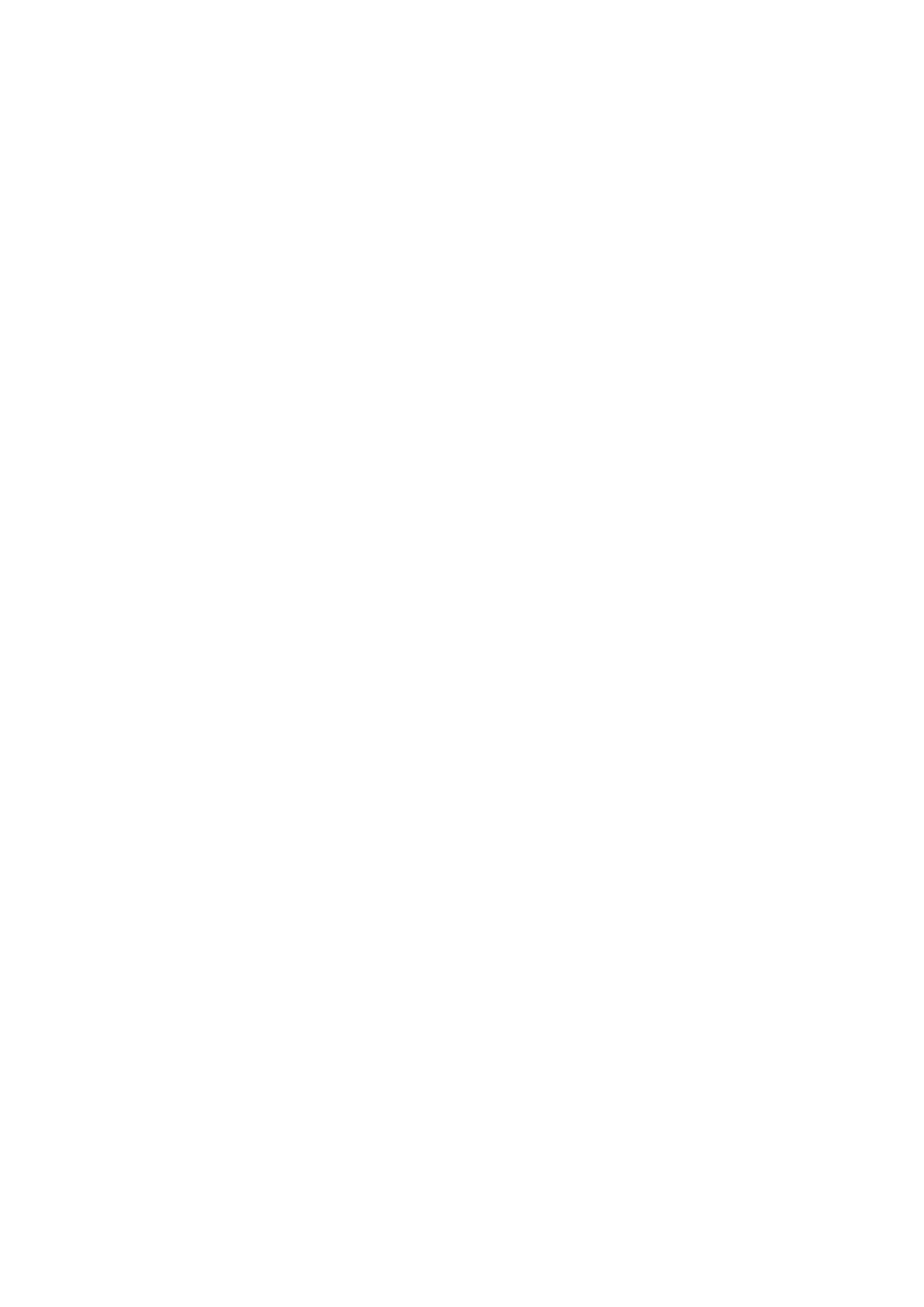



|                         | <b>Team</b>                             | G | W              | L              | <b>DSC</b> |
|-------------------------|-----------------------------------------|---|----------------|----------------|------------|
| $\mathbf{1}$            | K.Kaare / H.Lill (EST)                  | 6 | 5              | $\mathbf{1}$   | 99,3       |
| $\overline{2}$          | J.Zelingrova / V.Chabicovsky (CZE)      | 6 | 5              | $\mathbf{1}$   | 278,3      |
| 3                       | D.Barone / A.Veidemanis (LAT 1)         | 6 | 4              | $\overline{2}$ | 356,1      |
| $\overline{\mathbf{4}}$ | I.Rudzīte / A.Zentelis (LAT 4)          | 6 | 3              | 3              | 199,0      |
| 5                       | D.Regža / A.Regža (LAT 2)               | 6 | 5              | 1              | 550,8      |
| 6                       | L.Avena / A.Avotiņš (LAT 3)             | 6 | 3              | 3              | 195,5      |
| $\overline{7}$          | A.Rykove / K.Rykov (LTU 2)              | 6 | 4              | $\overline{2}$ | 462,6      |
| 8                       | C.Van Oosterwyck / J.Spruyt (BEL 1)     | 6 | $\overline{2}$ | $\overline{4}$ | 245,4      |
| 9                       | Z.I.Brakovska / J.Horáček (LAT/SVK)     | 6 | 3              | 3              | 418,7      |
| 10                      | G. Millere / A. Purmalis (LAT 8)        | 6 | 3              | 3              | 404,1      |
| 11                      | S.Saulgrieze / J.Rēdlihs (LAT 7)        | 5 | $\overline{2}$ | 3              | 400,0      |
| 12                      | M.Jurkute / P.Rymeikis (LTU 1)          | 5 | $\mathbf{1}$   | $\overline{4}$ | 183,2      |
| 13                      | M.Seliverstova / E.Seliverstovs (LAT 6) | 6 | 3              | 3              | 437,0      |
| 14                      | V.Geerinckx / D.Heylen (BEL 2)          | 6 | $\overline{2}$ | 4              | 497,3      |
| 15                      | K.Gaidule / R.R.Buncis (LAT 5)          | 5 | $\mathbf{1}$   | $\overline{4}$ | 259,7      |
| 16                      | S.Pālena-Rozentāle / D.Usenko (LAT 9)   | 5 | $\mathbf 0$    | 5              | 543,1      |

### **Final ranking**